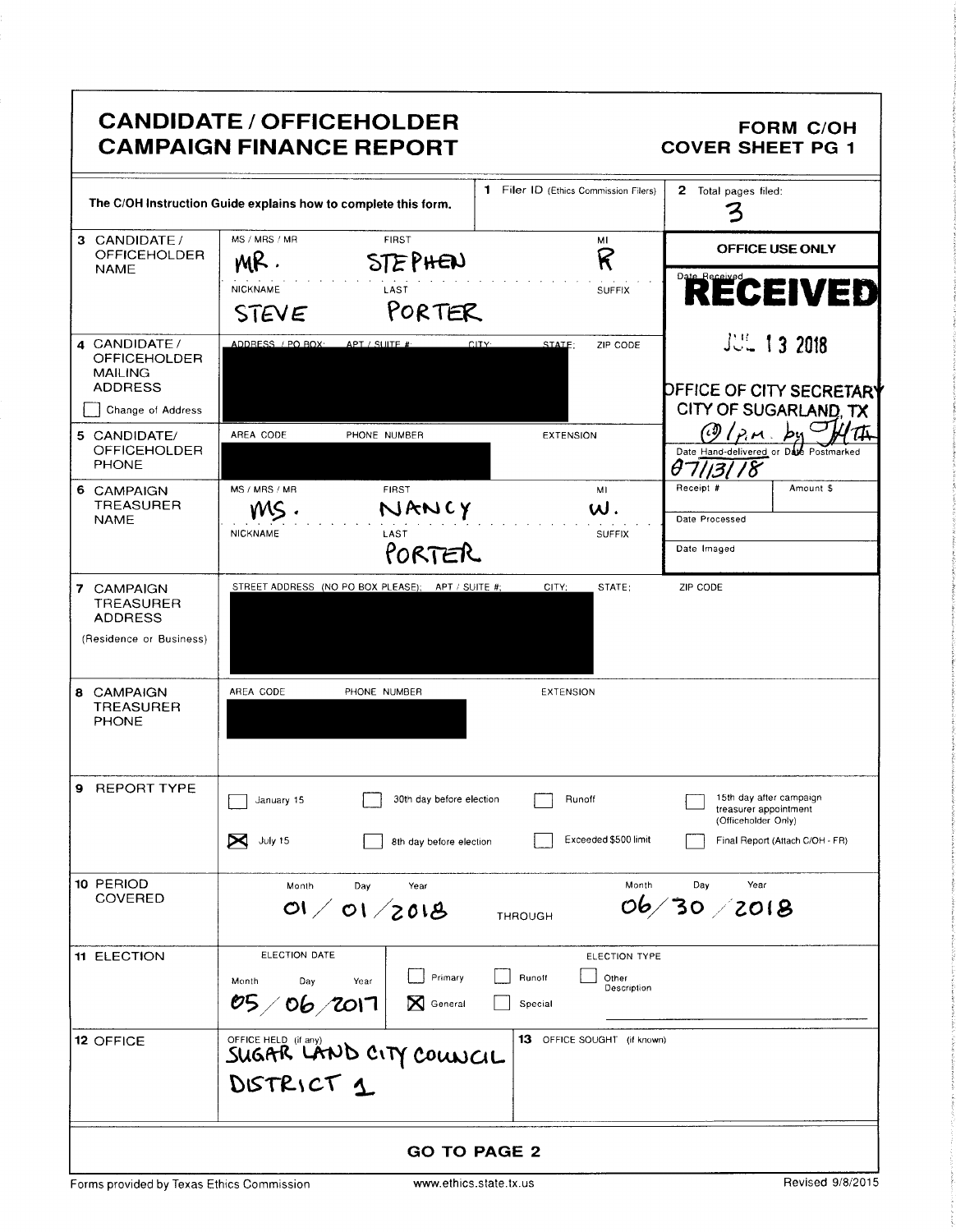## CANDIDATE / OFFICEHOLDER<br>CAMPAIGN FINANCE REPORT CAMPAIGN FINANCE REPORT **CAMPAIGN FINANCE REPORT**

| <b>16 NOTICE FROM</b><br>POLITICAL<br>COMMITTEE(S) | PORTER, STEPHEN R. (STEVE)<br>THIS BOX IS FOR NOTICE OF POLITICAL CONTRIBUTIONS ACCEPTED OR POLITICAL EXPENDITURES MADE BY POLITICAL COMMITTEES TO<br>SUPPORT THE CANDIDATE / OFFICEHOLDER. THESE EXPENDITURES MAY HAVE BEEN MADE WITHOUT THE CANDIDATE'S OR OFFICEHOLDER'S<br>KNOWLEDGE OR CONSENT. CANDIDATES AND OFFICEHOLDERS ARE REQUIRED TO REPORT THIS INFORMATION ONLY IF THEY RECEIVE NOTICE<br>OF SUCH EXPENDITURES. |                                                                                                               |  |  |  |  |
|----------------------------------------------------|--------------------------------------------------------------------------------------------------------------------------------------------------------------------------------------------------------------------------------------------------------------------------------------------------------------------------------------------------------------------------------------------------------------------------------|---------------------------------------------------------------------------------------------------------------|--|--|--|--|
|                                                    | <b>COMMITTEE TYPE</b><br>GENERAL                                                                                                                                                                                                                                                                                                                                                                                               | <b>COMMITTEE NAME</b>                                                                                         |  |  |  |  |
|                                                    | SPECIFIC                                                                                                                                                                                                                                                                                                                                                                                                                       | <b>COMMITTEE ADDRESS</b>                                                                                      |  |  |  |  |
|                                                    |                                                                                                                                                                                                                                                                                                                                                                                                                                | COMMITTEE CAMPAIGN TREASURER NAME                                                                             |  |  |  |  |
| <b>Additional Pages</b>                            |                                                                                                                                                                                                                                                                                                                                                                                                                                | COMMITTEE CAMPAIGN TREASURER ADDRESS                                                                          |  |  |  |  |
| <b>17 CONTRIBUTION</b><br><b>TOTALS</b>            | 1.<br>TOTAL POLITICAL CONTRIBUTIONS OF \$50 OR LESS (OTHER THAN<br>PLEDGES, LOANS, OR GUARANTEES OF LOANS), UNLESS ITEMIZED                                                                                                                                                                                                                                                                                                    | \$                                                                                                            |  |  |  |  |
|                                                    | 2.<br><b>TOTAL POLITICAL CONTRIBUTIONS</b><br>(OTHER THAN PLEDGES, LOANS, OR GUARANTEES OF LOANS)                                                                                                                                                                                                                                                                                                                              | \$                                                                                                            |  |  |  |  |
| <b>EXPENDITURE</b><br><b>TOTALS</b>                | З.<br>TOTAL POLITICAL EXPENDITURES OF \$100 OR LESS,<br>UNLESS ITEMIZED                                                                                                                                                                                                                                                                                                                                                        | 75,00<br>\$                                                                                                   |  |  |  |  |
|                                                    | <b>TOTAL POLITICAL EXPENDITURES</b><br>4.                                                                                                                                                                                                                                                                                                                                                                                      | 75.00<br>\$                                                                                                   |  |  |  |  |
| <b>CONTRIBUTION</b><br><b>BALANCE</b>              | 5.<br>TOTAL POLITICAL CONTRIBUTIONS MAINTAINED AS OF THE LAST DAY<br>OF REPORTING PERIOD                                                                                                                                                                                                                                                                                                                                       | $\frac{$363.47}{000.00}$                                                                                      |  |  |  |  |
| <b>OUTSTANDING</b><br><b>LOAN TOTALS</b>           | 6.<br>TOTAL PRINCIPAL AMOUNT OF ALL OUTSTANDING LOANS AS OF THE<br>LAST DAY OF THE REPORTING PERIOD                                                                                                                                                                                                                                                                                                                            |                                                                                                               |  |  |  |  |
| 18 AFFIDAVIT                                       |                                                                                                                                                                                                                                                                                                                                                                                                                                | I swear, or affirm, under penalty of perjury, that the accompanying report is                                 |  |  |  |  |
|                                                    | THOMAS HERCULES HARRIS IN<br>Netary ID # 126517278<br><b>My Commission Expires</b><br>May 13, 2020                                                                                                                                                                                                                                                                                                                             | true and correct and includes all information required to be reported by me<br>under Title-45, Election Code. |  |  |  |  |
| AFFIX NOTARY STAMP / SEALABOVE                     |                                                                                                                                                                                                                                                                                                                                                                                                                                | Signature of Candidate or Officeholder                                                                        |  |  |  |  |
|                                                    |                                                                                                                                                                                                                                                                                                                                                                                                                                | Sworn to and subscribed before me, by the said STEP HEN R. PORTER (STEVE), this the 13th                      |  |  |  |  |
| dav of                                             |                                                                                                                                                                                                                                                                                                                                                                                                                                | $\sum$ , to certify which, witness my hand and seal of office.                                                |  |  |  |  |